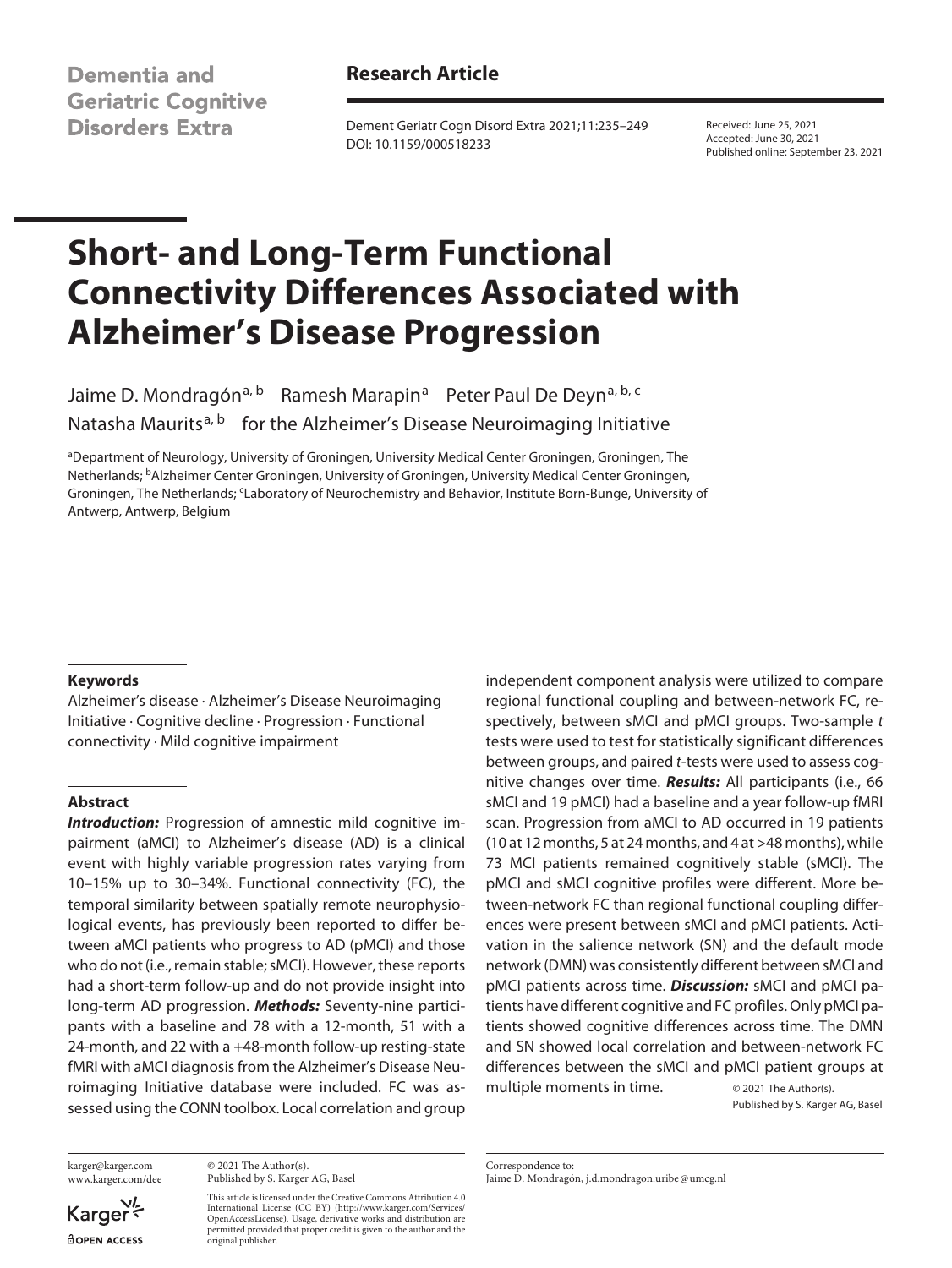## **Introduction**

<span id="page-1-1"></span><span id="page-1-0"></span>The National Institute on Aging at National Institutes of Health and the Alzheimer's Association (NIA-AA) Preclinical Workgroup proposes a theoretical continuum of Alzheimer's disease (AD), which includes 3 conditions, a preclinical, a prodromal, and a clinical stage, which comprise mild, moderate, and severe dementia. Mild cognitive impairment (MCI), the transitional cognitive state between normal aging and mild dementia [\[1\]](#page-14-0), is considered a prodromal stage of AD [[2](#page-14-1)]. Due to its emphasis on memory loss, amnestic mild cognitive impairment (aMCI) has been associated with an increased risk of developing AD. Progression of aMCI to AD (pMCI) is a clinical event; however, progression rates are highly variable. Some studies report annual progression rates of 10– 15% [\[1\]](#page-14-0), while others report progression rates of 30–34% [\[3–](#page-14-2)[5\]](#page-14-3). These wide ranges can be partially explained by classification, recruitment, and demographic factors. However, this variability may be further understood by investigating how brain functioning differs between pMCI and aMCI patients who do not progress, so-called stable MCI (sMCI) patients. Changes in functional connectivity (FC) assessed using resting-state fMRI (rsfMRI) that is assumed to reflect functional integration between different brain regions could assist in providing a comprehensive biomarker profile of the aging brain.

<span id="page-1-15"></span><span id="page-1-14"></span><span id="page-1-13"></span><span id="page-1-12"></span><span id="page-1-11"></span><span id="page-1-6"></span><span id="page-1-5"></span><span id="page-1-4"></span><span id="page-1-3"></span><span id="page-1-2"></span>FC can be defined as the temporal similarity between spatially remote neurophysiological events [\[6](#page-14-4)]. FC analytic approaches can be divided into functional segregation measures (e.g., amplitude of low-frequency fluctuations, regional homogeneity, integrated local correlation, and local efficiency) and functional integration approaches (e.g., seed-based analysis, independent component analysis [ICA], and graph analysis) [[7\]](#page-14-5). While functional segregation analytic approaches provide insight into the local function of specific brain regions, functional integration analytic approaches focus on the functional relationship between different brain areas. A complete picture of brain network functioning can thus be obtained by employing a functional segregation approach, as well as a functional integration analytic one, thereby analyzing "within-network" and "between-network" FC, respectively. Here we use local correlation analysis as a measure of functional segregation, which focuses on the local function of specific brain regions by assessing regional functional coupling [\[8](#page-14-6)]. As a voxel-to-voxel measure of functional integration, we use ICA, which is straightforward to calculate and applicable to functional networks [\[9\]](#page-14-7).

<span id="page-1-10"></span><span id="page-1-9"></span><span id="page-1-8"></span><span id="page-1-7"></span>With age, brain functional segregation significantly decreases [\[10](#page-14-0), [11\]](#page-14-0). These changes are expressed in decreased functional segregation metrics such as modularity and local efficiency, especially in networks supporting higher level cognitive functions like the default mode network (DMN), the cingulo-opercular network, and frontoparietal control network [[1](#page-14-0)[2](#page-14-1)]. Compared to aMCI patients, healthy older adults preserve more within-network connections (i.e., functional segregation) and have also more between-network and cross-hemispheric connections (i.e., functional integration) [[1](#page-14-0)[3](#page-14-2)]. Network connectivity has the potential to become an AD continuum biomarker, as functional network reorganization is found in aMCI patients [[1](#page-14-0)[4–](#page-14-8)[1](#page-14-0)[6\]](#page-14-4). Short-term follow-up (i.e., 1 year) might, however, be too short to assess differences in FC between pMCI and sMCI, as conflicting results have been reported regarding the global network organization (i.e., using graph theoretical analysis) of pMCI compared to sMCI. One study found a decrease in global FC (i.e., decreased functional integration such as expressed in lower mean clustering) and decreased regional FC (as expressed in a decreased path length) in pMCI compared to sMCI [[1](#page-14-0)[7](#page-14-5)], while another study found no differences between the 2 groups in whole-brain functional network organization (i.e., functional integration) after 1 year [\[1](#page-14-0)[8](#page-14-6)]. However, both studies of whole-brain and regional FC comparing pMCI and sMCI patients have found decreased FC over time in pMCI. Three cross-sectional studies that assessed aMCI patients over a 2-year and one over a 3-year window (i.e., 2 and 3 cross-sectional time-points) reported more disruptions and connectivity changes in pMCI than in sMCI compared to healthy control (HC) participants. When compared to HC, more whole-brain network disruptions (i.e., functional integration) and loss of connections between neighboring areas (i.e., functional segregation) were observed in pMCI than when sMCI patients were compared to healthy subjects [\[1](#page-14-0)[7,](#page-14-5) [1](#page-14-0)[9\]](#page-14-7). Reduced FC between the entorhinal and hippocampal regions (i.e., functional integration) has been reported in pMCI and not in sMCI when being compared to HC [[2](#page-14-1)0]; in addition, a gradual and progressive decrease in regional FC (i.e., functional integration; between left angular gyrus and bilateral inferior parietal lobules, between dorsolateral prefrontal and lateral temporal cortices, and between the left middle occipital gyrus and middle occipital gyri) has been observed in pMCI compared to sMCI [[2](#page-14-1)[1](#page-14-0)]. FC has provided insight into the phenomenon of AD progression; however, understanding of how FC changes over time in this patient group is still scarce.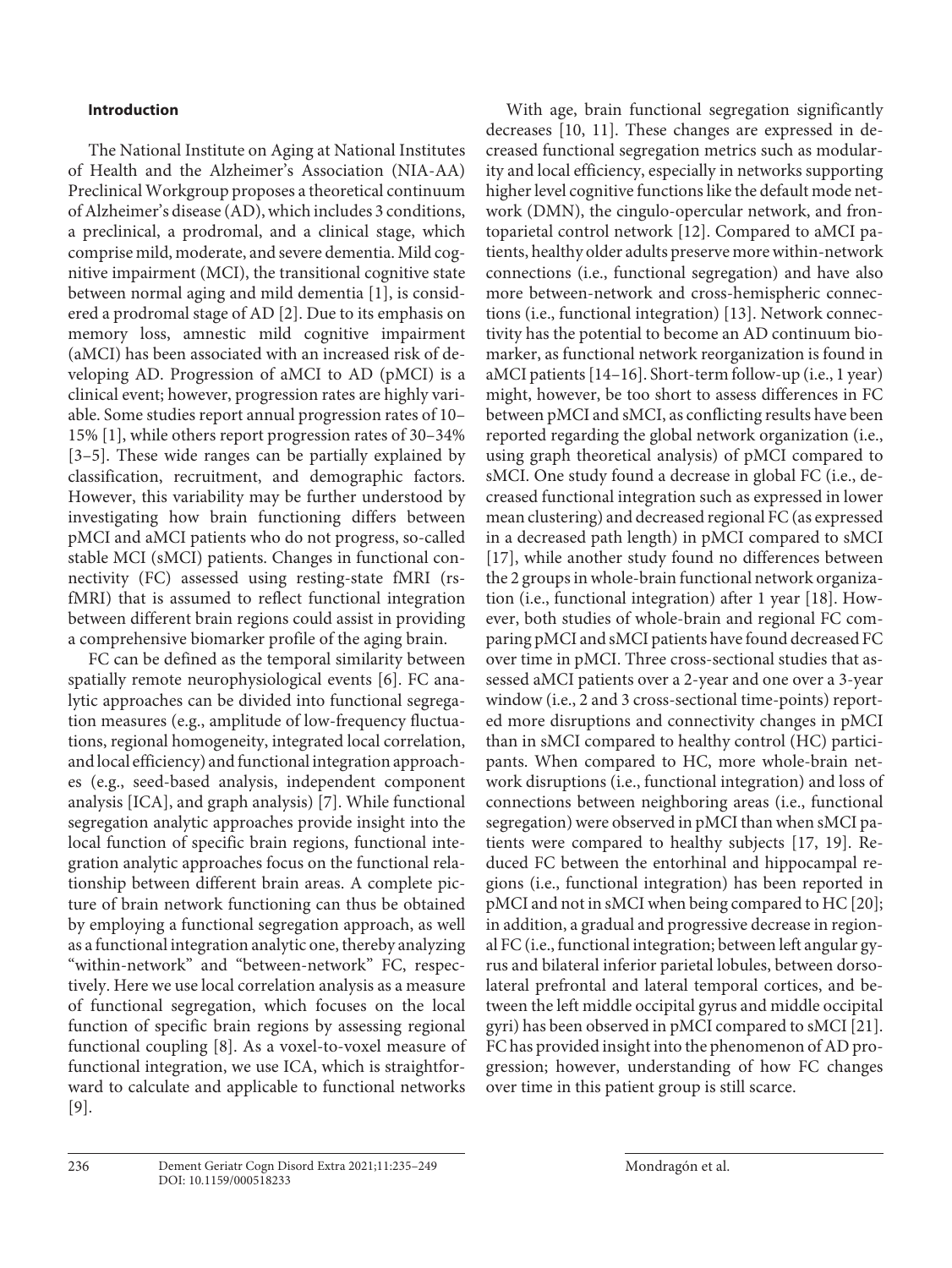To further explore the differences in brain FC among aMCI patients and how these differences are associated with progression from aMCI to AD, we identified several networks of highly connected areas from the Alzheimer's Disease Neuroimaging Initiative (ADNI) cohort using a data-driven approach. This work aimed to assess the cognitive differences between- and within-groups and the cross-sectional group differences in FC at baseline, and follow-up at 12 months, 24 months, and >48 months (i.e., long term) between pMCI and sMCI patients. The primary aim of this study was to assess brain FC of aMCI patients, specifically how FC differs between sMCI and pMCI patients across 4 time-points.

### **Methods**

#### *Description of ADNI Data Set*

<span id="page-2-1"></span><span id="page-2-0"></span>Data were obtained from the ADNI database (http://adni.loni. usc.edu/data-samples/access-data/). ADNI is a multicenter collaboration launched in 2004, with the common goal of collecting, validating, and utilizing data such as magnetic resonance imaging (MRI) and positron emission tomography images, genetics, cognitive tests, cerebrospinal fluid (CSF), and blood biomarkers as biomarkers to define AD progression [\[22](#page-14-1)]. Participants included in the ADNI project are between the ages of 55 and 90 years, completed at least 6 years of education, and are free of any significant neurological disease other than AD. With the goal of developing new treatments and the optimization of clinical trials for MCI and AD populations, ADNI was initiated to define clinical changes (e.g., related to clinical diagnosis and neuropsychological assessment) and biomarker profiles (e.g., imaging and CSF) [[2](#page-14-1)[3\]](#page-14-2). The entire data set was downloaded from the ADNI-1, ADNI-2, and ADNI Grand Opportunity (ADNI-GO) databases beginning on August 28, 2018, and ending on February 15, 2019. Participant eligibility criteria for ANDI-1, ADNI-2, and ADNI-GO are identical and can be found in the ADNI General Procedures Manual (ADNI-I, http://adni.loni.usc.edu/methods/documents/). The ADNI has developed harmonized standard operating procedures for sample collection, processing, and handling of CSF and serum biomarkers [\[2](#page-14-1)[3](#page-14-2)]. The ADNI was approved by the Institutional Review Boards of all the participating centers. Written informed consent was obtained from all patients. For more information, we refer the reader to www.adni-info.org.

#### *Description of Participants*

For our current study, we included participants from the ADNI-1, ADNI-2, and ADNI-GO databases who had at least a baseline and a 1-year follow-up rs-fMRI scan. One-year follow-up was defined as rs-fMRI acquisitions within 10 and 14 months from baseline image acquisition. The diagnostic inclusion criteria were based on the ADNI protocols available on the ADNI website. Clinical diagnosis at each time-point was based on the multidisciplinary consensus diagnosis from each ADNI site, which ranged between cognitively normal, aMCI, and AD; for progression classification purposes, those selection criteria are presented in the next section. Briefly, clinical diagnosis was assigned to the partici<span id="page-2-2"></span>pants by the site investigators and reassessed at each visit. For this study, we used the diagnosis assigned during the first scan and not the diagnosis the patient had upon enrollment to the ADNI project. MCI patients had Mini-Mental State Examination (MMSE) scores ≥24, a global clinical dementia rating (CDR) score of 0.5, objective memory loss measured by education adjusted scores on the Wechsler Memory Scale Logical Memory II, absence of significant levels of impairment in other cognitive domains, preserved activities of daily living, and absence of dementia. Demographical, neuropsychological, biomarker, and neuroimaging data were extracted from the 3 previously mentioned ADNI data sets (online suppl. Table 1; for all online suppl. material, see www.karger.com/doi/10.1159/000518233). Exclusion criteria were defined by the ADNI study protocol [\[2](#page-14-1)[4](#page-14-8)]. Functional MRI, fluid-attenuated inverse recovery images, and volumetric T1-weighted images were downloaded for all participants with a baseline and a 1-year follow-up assessment, as well as these MRI sequences for those participants with available follow-up scan sessions at 24 months (±2 months) and at >48 months from the initial fMRI scan session. Other neuropsychological, biomarker, and neuroimaging data for the 24-month follow-up visit and for the ≥48-month follow-up visit were also extracted from the ADNI-1, ADNI-2, and ADNI-GO databases for all participants included for whom that information was available. The Hachinski ischemic score was calculated for every participant at each visit based on the clinical characteristics and accompanying signs and symptoms (e.g., dementia onset, clinical evolution, confusion, personality and emotional changes, depression, somatic complaints, history of hypertension and strokes, and focal neurological signs and symptoms) from the ADNI clinical data. All patients included had a Hachinski score ≤4. Visual inspection for hyperintensities in the fluid-attenuated inverse recovery scan to detect possible ischemic lesions was performed by one of the authors (J.D.M.) and corroborated through the "MRI\_Infarct" data set to exclude participants with large vascular lesions.

#### *Assessment of AD Progression and Reversion*

<span id="page-2-3"></span>Progression from MCI to AD was assessed on each visit and was based on the progression of a global CDR score from 0.5 to ≥1.0 and fulfillment of the NINCDS-ADRDA criteria for probable AD or later adopted NIA-AA revised criteria for probable AD (pMCI) [[2](#page-14-1)[5\]](#page-14-3). Patients with MCI who improved on their neuropsychological and clinical assessment and displayed normal cognition in subsequent clinical visits were designated as patients who underwent cognitive "reversion" (rMCI). The clinical diagnosis and progression status were assigned to the participants by the site investigators and reassessed at each visit; meanwhile, the cognitive reversion was interpreted by the authors from the clinical diagnoses provided for each patient's visits.

#### *Cognitive Assessment*

Cognitive data were extracted from the "ADNIMERGE" file, which incorporates merged data sets containing data from ADNI 1/GO/2 clinical data and numeric summaries to assess cognitive function over time and to perform between-group comparisons. The neuropsychological variables used in the analysis of cognitive changes were the CDR sum of boxes (CDR-SOB), MMSE, Montreal Cognitive Assessment (MoCA), and the 11-item Alzheimer's Disease Assessment Scale-Cognitive Subscale (ADAS-Cog). The global CDR score was calculated from the CDR-SOB, where a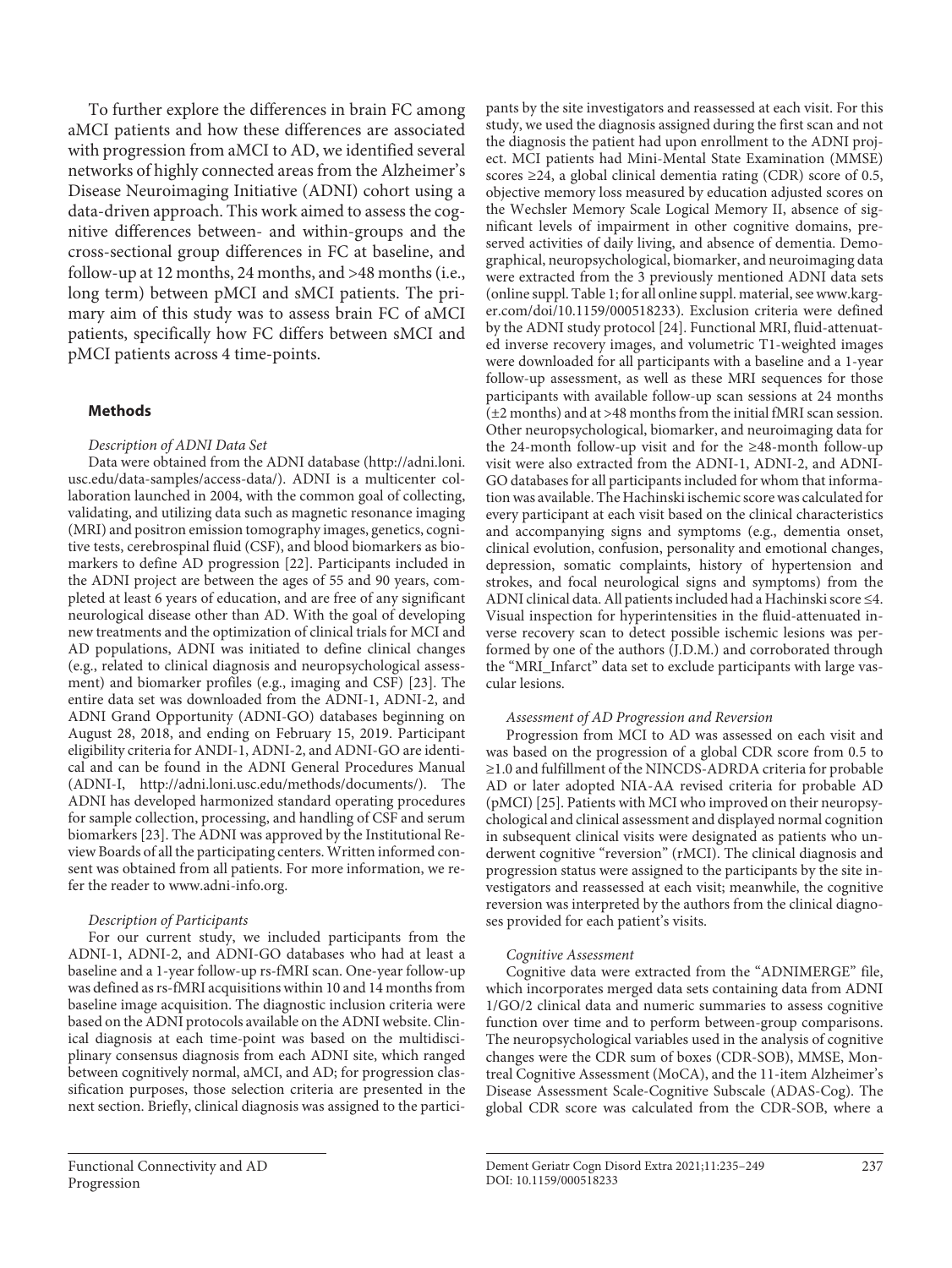CDR-SOB between 0.5 and 4.0 corresponded to a global CDR score of 0.5, a CDR-SOB between 4.5 and 9.0 corresponded to a global CDR score of 1.0, a CDR-SOB between 9.5 and 15.5 corresponded to a global CDR score of 2.0, and a CDR-SOB between 16.0 and 18.0 corresponded to a global CDR score of 3.0 [[2](#page-14-1)[6\]](#page-14-4). CDR was used to assess disease progression, AD progression, and reversion from MCI to normal cognition. Global cognition was assessed through MMSE scores, MoCA scores, and the 11-item ADAS-Cog scores.

#### *MRI Image Acquisition*

All MRI scans were performed on Philips 3T MRI scanners, using an 8-channel head matrix coil. High-resolution volumetric T1 weighted imaging was acquired using a 3D MP-RAGE sequence, with whole-brain coverage and  $1 \times 1 \times 1.2$  mm voxel resolution. The rs-fMRI images were acquired using a single-shot T2\*-weighted EPI sequence collecting 140 volumes, using a TR of 3,000 ms, a flip angle of 80°, and 3.3 mm isotropic resolution. The participants kept their eyes open fixated on a point displayed on a screen for all rs-fMRI scans. Full descriptions of ADNI MRI image acquisition protocols are available at http://adni.loni.usc.edu/methods/documents/mri-protocols/.

## *fMRI Image Preprocessing*

The fMRI image preprocessing was performed using the SPM 12 software package (Wellcome Trust Centre for Neuroimaging, University College London, United Kingdom, http://www.fil.ion. ucl.ac.uk/spm/software) implemented in MatLab 2018b (Math-Works, Natick, MA). All preprocessing steps were performed using the CONN toolbox (Functional Connectivity SPM Toolbox 2017, McGovern Institute for Brain Research, Massachusetts Institute of Technology, http://ww.nitrc.org/projects/conn) following the default preprocessing pipeline for volume-based analyses [[2](#page-14-1)[7\]](#page-14-5). The preprocessing included the following steps: (1) realignment and unwarping; (2) slice-timing correction; (3) structural segmentation and normalization; (4) functional normalization; (5) outlier identification; and (6) functional smoothing.

In brief, the first 10 volumes were discarded to allow for equilibration of the magnetic field. All remaining volumes were realigned with the first volume to correct for motion. The realigned images were slice-time corrected, followed by tissue segmentation (i.e., gray matter/white matter/CSF normalized masks were determined) and coregistration to a T1-weighted Montreal Neurological Institute native space. Normalization was performed using DARTEL [\[2](#page-14-1)[8](#page-14-6)] with isotropic 2 mm voxels. Outlier identification was performed using Artifact Detection Tools, which compute regressors for outliers and movement (i.e., resulting in scrubbing parameters). Spatial smoothing was performed using an 8-mm full-width at half-maximum Gaussian kernel. Subject movement realignment and scrubbing parameters (using conservative settings for functional outlier detection settings, global signal *z*-value threshold, and subject motion of 0.5 mm) were assigned as firstlevel covariates. Quality assurance (QA) plots were visually inspected to detect other possible outliers (i.e., "QA\_ValidScans," "QA\_MaxMotion," and "QA\_InvalidScans") and inspected for an adequate match with Montreal Neurological Institute space and proper coregistration across participants. Preprocessing using the CONN default preprocessing pipeline thus yielded normalized structural volumes, gray matter/white matter/CSF normalized masks, realigned slice-time corrected, and normalized smoothed functional volumes, as well as subject-level movement and scrubbing related first-level covariates. After the anatomical and functional preprocessing steps, a denoising step was included to define, explore, and remove possible confounds in the BOLD signal. The denoising step applies linear regression and band-pass (i.e., 0.01– 0.1 Hz) filtering to remove unwanted motion, white matter, and CSF noise components, as well as physiological noise sources, hence reducing spurious sources of variance in fMRI.

#### *fMRI Processing and Connectivity Analysis*

Following preprocessing, rs-fMRI data were processed using the CONN toolbox. Local correlation analysis was used as a voxelto-voxel measure of functional segregation for each observational point. Local correlation is a measure of local functional coupling for each voxel that is determined by the average correlation between the time courses in each seed voxel and its neighbors. A neighborhood of a voxel is defined as the probabilistic region delimited by an isotropic Gaussian kernel. In this study, we used an 8-mm kernel, which is conventionally used by the authors of the CONN toolbox [\[2](#page-14-1)[7](#page-14-5)]. To determine between-network FC, we used another voxel-to-voxel approach, a group-ICA to identify functional brain networks. ICA as applied to functional MRI is a datadriven method that attempts to separate independent sources either spatially or temporally by organizing brain regions with a similar time course of activation into spatially independent patterns of BOLD signal that are represented as independent components [\[2](#page-14-1)[9](#page-14-7)]. The CONN toolbox incorporates an atlas that includes several commonly used functional brain networks (i.e., default mode, sensorimotor, visual, salience, dorsal attention, frontoparietal, language, and cerebellar) and areas (e.g., medial prefrontal cortex, posterior cingulate cortex, and left and right lateral parietal cortices). The CONN toolbox follows the general methodology described by Calhoun et al. [\[2](#page-14-1)[9\]](#page-14-7), which uses a temporal concatenation of BOLD signal data across multiple participants followed by a group-level dimensionality reduction using principal component analysis, and fast-ICA for estimation of spatially independent components. Furthermore, back-projection for individual subjectlevel spatial map estimation is attained by performing dual regression with a univariate spatial-regression step and a multivariate temporal-regression step [\[2](#page-14-1)[9\]](#page-14-7). Twenty independent components were chosen as recommended by the CONN toolbox developers, as it allows for adequate characterization and separation of the represented components by matching the independent component to a network template via an automated spatial correlation [\[2](#page-14-1)[7](#page-14-5)]. To this end, a post hoc Z-statistic was derived from the voxelto-voxel one-sample *t*-tests of each subject-level ICA spatial map with suprathreshold areas to help quantify the spatial overlap between ICs and the network template. This statistic, known as the Dice similarity coefficient or the Sørensen-Dice index, allowed to assign each independent component to a single network. The thresholds selected were 3.5 for the baseline and 12-month analyses, 3.7 for 24 months, and 3.2 for >48 months; the threshold for each observational point was adjusted so that there was a one-toone correspondence between components and networks visualized in the spatial correlation maps (i.e., one independent component was equal to a single network).

#### *Statistical Analysis*

Statistical analysis was performed using SPSS 25 (SPSS Inc., Chicago, IL, USA). Data were screened for outliers and normality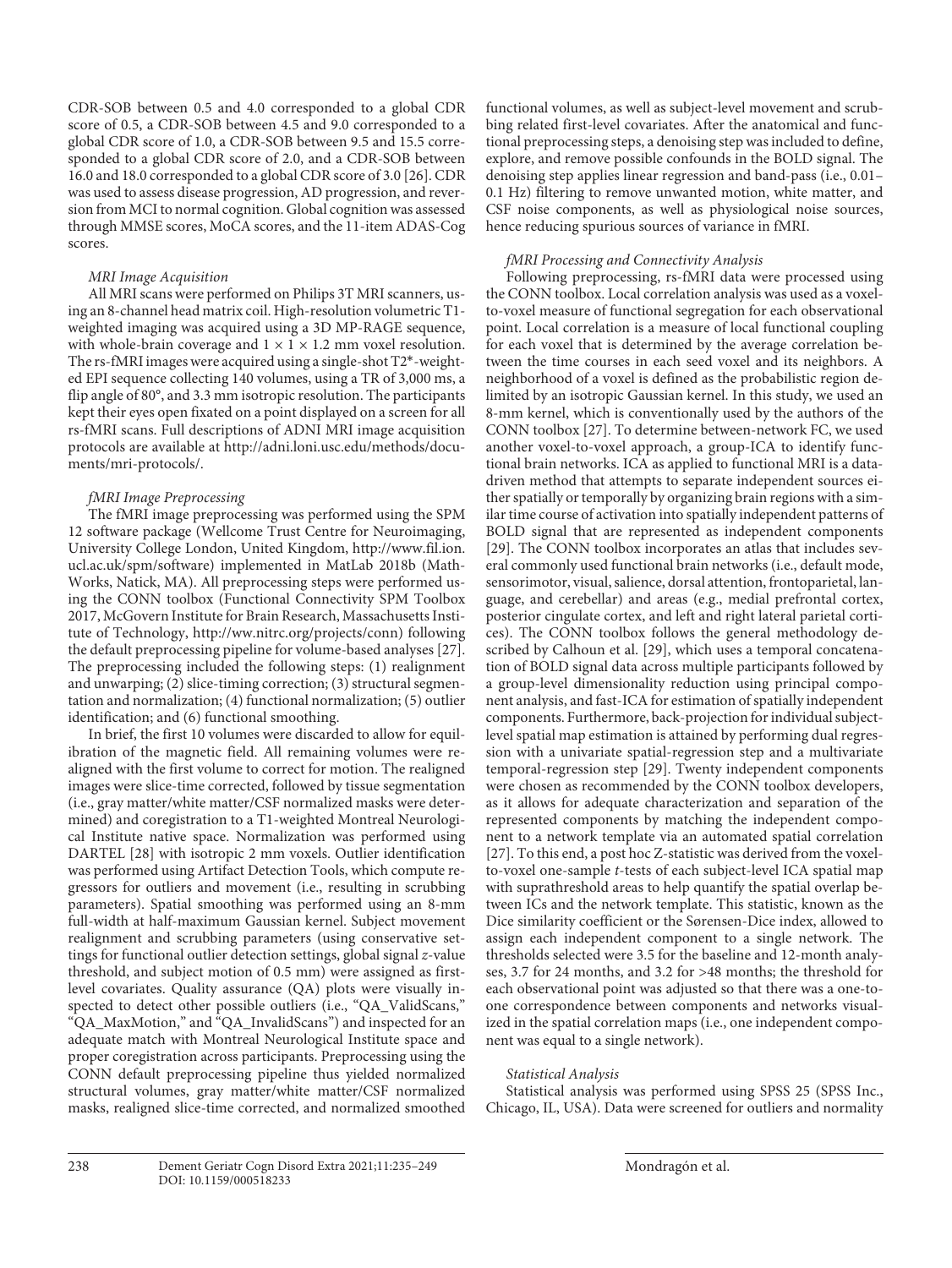| Diagnosis N             |                | Demographical                                      |                           |                                                                                                                                                                                                                                                                                                                                                                                           |                                                                                                                                       |                                                     |                                 | Cognition                        |                                 |                                 |                               |
|-------------------------|----------------|----------------------------------------------------|---------------------------|-------------------------------------------------------------------------------------------------------------------------------------------------------------------------------------------------------------------------------------------------------------------------------------------------------------------------------------------------------------------------------------------|---------------------------------------------------------------------------------------------------------------------------------------|-----------------------------------------------------|---------------------------------|----------------------------------|---------------------------------|---------------------------------|-------------------------------|
|                         |                | Sex (%)                                            | Age (years)               | Ethnicity                                                                                                                                                                                                                                                                                                                                                                                 | Marital status                                                                                                                        | <b>APOE<sub>E</sub></b> status                      | Education<br>(years)            | boxes at baseline<br>CDR-sum of  | MMSE                            | MoCA                            | ADAS-Cog                      |
| aMCI                    | 92             | 48 Females<br>(52.2)                               | 72.28±7.62<br>$(56 - 89)$ | <b>African American</b><br>2 Hispanic<br>85 White<br>2 Mixec<br>2 Asian                                                                                                                                                                                                                                                                                                                   | 3 Never married<br>11 Widowed<br>11 Divorced<br>67 Married                                                                            | 51 Negative<br>29 Positive<br>1 Missing<br>11 Other | $16.22 \pm 2.80$<br>$(8 - 20)$  | $1.64 \pm 1.03$<br>$(0.5 - 4.0)$ | $27.92 \pm 1.81$<br>$(23 - 30)$ | $23.53 \pm 3.11$<br>$(14 - 29)$ | $9.51 \pm 4.31$<br>$(1 - 22)$ |
| <b>PMCI</b>             | $\overline{0}$ | 10 Females<br>(52.6)                               | 71.84±6.67<br>$(57 - 79)$ | 19 White                                                                                                                                                                                                                                                                                                                                                                                  | 1 Never married<br>1 Widowed<br>17 Married                                                                                            | 6 Negative<br>9 Positive<br>4 Other                 | $16.00 + 2.45$<br>$(12 - 20)$   | $2.74 \pm 0.93$<br>$(1.0 - 4.0)$ | 27.58±1.77<br>$(24 - 30)$       | $22.37 + 2.83$<br>$(15 - 28)$   | $12 + 4.62$<br>$(5 - 22)$     |
| SMCI                    | 8              | 35 Females<br>(53.0)                               | 73.08±7.87<br>$(56 - 89)$ | African American<br>2 Hispanic<br>61 White<br>I Mixed<br>1 Asian                                                                                                                                                                                                                                                                                                                          | 1 Never married<br>10 Widowed<br>10 Divorced<br>45 Married                                                                            | 41 Negative<br>17 Positive<br>1 Missing<br>7 Other  | $16.05 \pm 2.84$<br>$(8 - 20)$  | $1.42 \pm 1.04$<br>$(0.5 - 4.0)$ | $27.94 \pm 1.83$<br>$(23 - 30)$ | $23.77 \pm 3.18$<br>$(14 - 29)$ | $9.10 + 4.08$<br>$(1 - 20)$   |
| <b>IDNC</b>             |                | 3 Females<br>(42.9)                                | 66.00±4.76<br>$(60 - 73)$ | <b>Mixed</b><br>5 White<br>I Asian                                                                                                                                                                                                                                                                                                                                                        | 1 Never married<br>1 Divorced<br>5 Married                                                                                            | 4 Negative<br>3 Positive                            | $18.43 \pm 2.70$<br>$(14 - 20)$ | $0.79 + 0.57$<br>$(0.5 - 2.0)$   | $28.71 \pm 1.70$<br>$(25 - 30)$ | 24.43±2.70<br>$(19 - 27)$       | $6.71 \pm 2.63$<br>$(3 - 10)$ |
| to unimpaired cognition |                | Values presented as mean ± standard deviation when |                           | pMCI, aMCI patients who progressed to AD over the cumulative timespan of the study; sMCI, aMCI patients who remained stable (i.e., did not progress to AD); rMCI, aMCI patients who reverted<br>MoCA, Montreal Cognitive Assessment; ADAS-Cog, 11-item Alzheimer's Disease Assessment Scale-Cognitive Subscale; ECog, Everyday Cognition Scale; aMCI, amnestic mild cognitive impairment; | re applicable. N, number; APOEe4, apolipoprotein E e4 genotyping; CDR, clinical dementia rating; MMSE, Mini-Mental State Examination; |                                                     |                                 |                                  |                                 |                                 |                               |

Table 1. Baseline demographics and cognitive characteristics in mild cognitive impairment subgroups **Table 1.** Baseline demographics and cognitive characteristics in mild cognitive impairment subgroups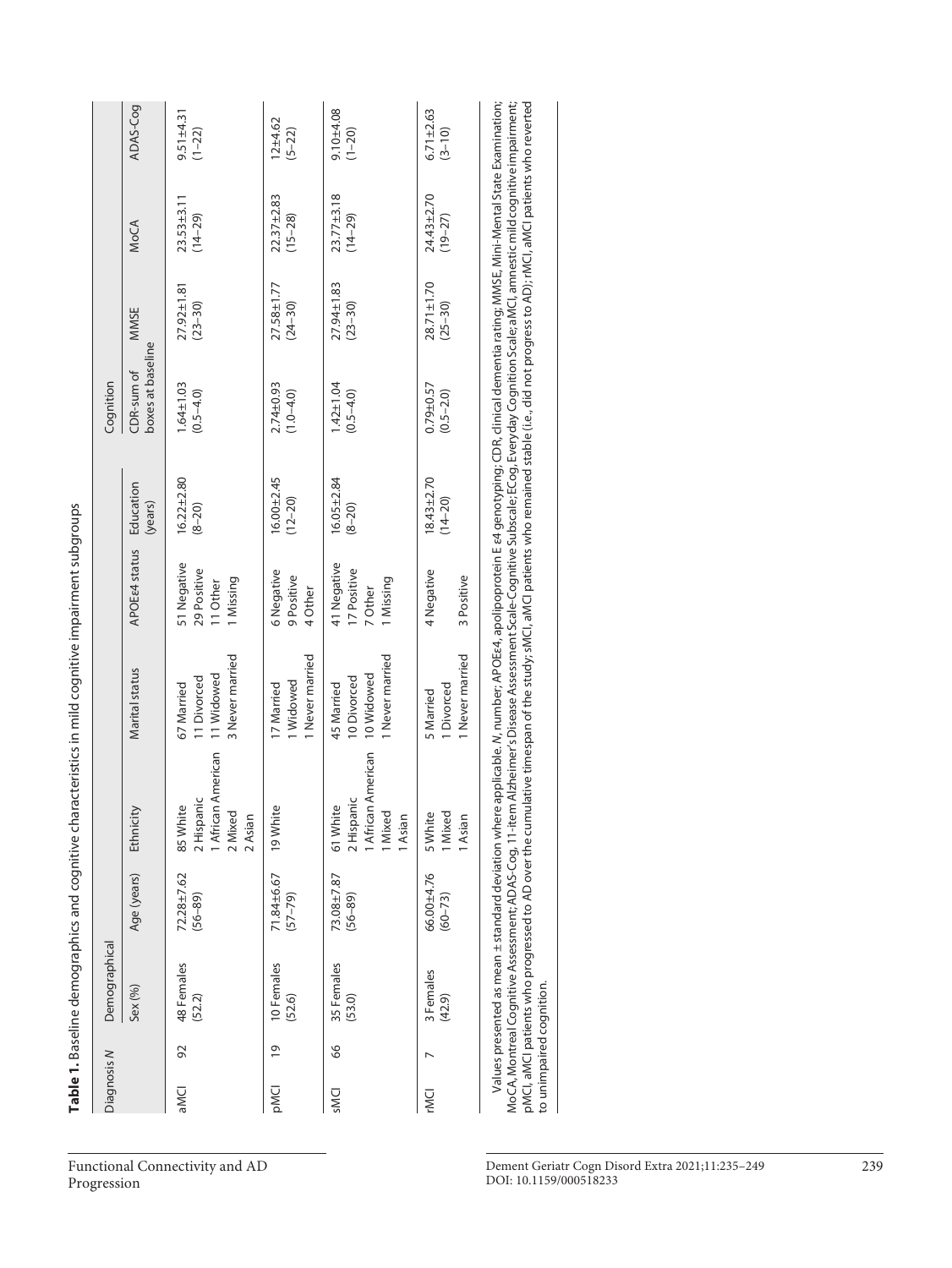

**Fig. 1.** Participant selection flow diagram. Participant selection at baseline, 12, 24, and ≥48 months. fMRI, functional magnetic resonance; HC, healthy control; AD, Alzheimer's disease clinical diagnosis; aMCI, amnestic mild cognitive impairment; rMCI, aMCI patients who reverted to unimpaired cognition; sMCI, aMCI patients who remained stable (i.e., did not progress to AD); pMCI, aMCI patients who progressed to AD over the cumulative timespan of the study. aMCI patients are classified as pMCI or sMCI if by the ≥48-month clinical evaluation the patients had progressed or remained stable without reverting to unimpaired cognition (i.e., cumulative progression without reversion over +48 months).

assumptions. The normality of continuous variables was assessed with the Shapiro-Wilk normality test and visually using histograms and Q-Q plots. For variables with nonnormal distribution, a Wilcoxon rank-sum test was used. For cognitive function analysis, independent sample *t*-tests were performed to assess the between-group differences (i.e., sMCI vs. pMCI); meanwhile, paired sample *t*-tests were performed to assess the within-group differences between the baseline cognitive level and the 12-, 24-, and +48-month evaluation points. For the cognitive function longitudinal assessment, paired sample *t*-tests were performed rather than repeated measures ANOVAs for 2 main reasons: first, the number of patients decreased as time progressed, and second, this study aimed to assess the change in global cognitive function compared to the baseline cognitive function rather than global cognition change across time. For voxel-level measurements, two-sample paired *t*-tests were performed on mean regional activation maps to assess between-group differences for the group-ICA and the local correlation analysis; the statistical significance was set at  $p \leq 0.05$ FDR-corrected for voxel level and cluster size.

# **Results**

# *Participant Characteristics*

Ninety-two participants (i.e., 66 sMCI, 19 pMCI, and 7 aMCI patients who reverted to normal cognition – rMCI) had baseline and 12-months' follow-up structural MRI and fMRI data, fulfilling the initial criteria for inclusion in this study. The full description of demographic, diagnostic, and cognitive participant characteristics at baseline can be found in Table 1. Six participants were removed from the baseline sample due to excessive head movement leaving 79 participants (i.e., 60 sMCI and 19 pMCI) with valid scans, while 7 participants were removed due to head movement from the 12-month follow-up leaving 78 subjects (i.e., 60 sMCI and 18 pMCI). Two participants were removed from the 24-month follow-up sample, leaving 51 participants (i.e., 37 sMCI and 14 pMCI) who were included in the FC analysis; meanwhile, 2 participants were removed from the long-term follow-up sample due to excessive head movement, leaving 22 participants (i.e., 17 sMCI and 5 pMCI). A participant selection flow diagram is displayed in Figure 1. Sex, age, ethnicity, marital status, APOEε4 status, and education were assessed for between-group statistical differences, and none were found.

# *AD Progression and MCI Reversion*

Overall, progression from aMCI to AD dementia stage (i.e., cumulative progression after 12 months, 24 months, and after >48 months; pMCI) occurred in 19 patients (10 at 12 months, 5 at 24 months, and 4 at >48 months), while 73 MCI patients remained cognitively stable (sMCI) until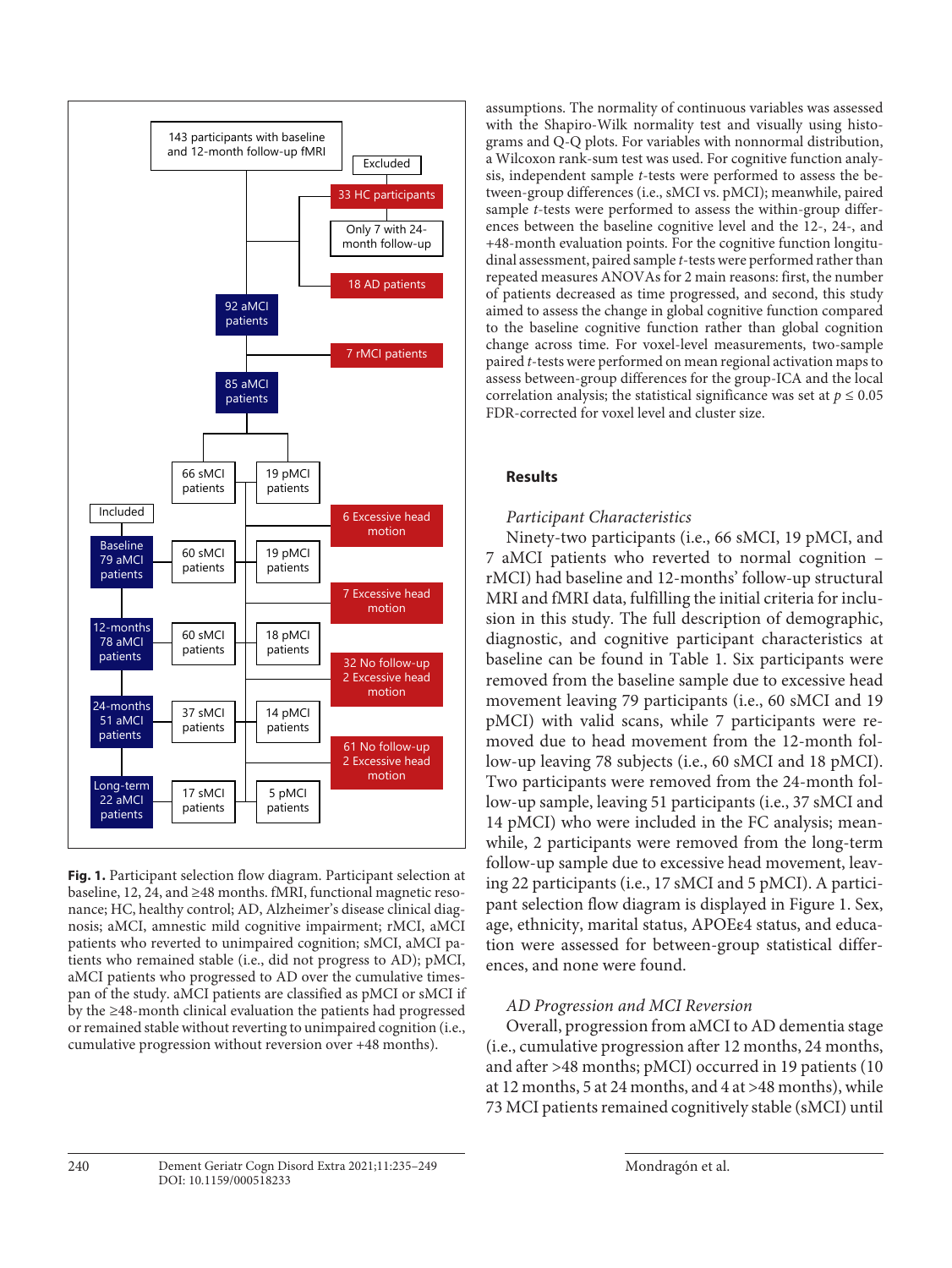the end of registration for the ADNI-2 and ADNI-GO phases. Cognitive reversion, defined as aMCI patients who reverted to normal cognition (rMCI), occurred in 7 aMCI patients (5 at 12 months, 1 at 24 months, and 1 at >48 months). For a full description of demographic and cognitive data of aMCI and its subgroups at baseline, we refer the reader to Table 1.

# *Cognitive Function Between- and Within-Group Differences*

Between-group cognitive function was assessed with CDR-SB, MMSE, and MoCA at all 4 observation points, while ADAS-Cog 11 item was only assessed at baseline and after a year. The mean CDR-SB score was higher for pMCI patients than for sMCI patients at all 4 time-points (i.e., baseline, mean = 2.74 ± 0.93, *T* ≤ 0.001, 95 CI [0.83, 1.81]; 12 months, mean = 3.92 ± 1.56, *T* ≤ 0.001, 95 CI  $[1.95, 3.14]$ ; 24 months, mean =  $4.79 \pm 2.23$ ,  $T \le 0.001$ , 95 CI  $[2.67, 4.42]$ ; and +48 months, mean =  $6.29 \pm 2.91$ ,  $T \leq$ 0.001, 95 CI [3.08, 6.49]). The mean MMSE score was lower in the pMCI than in the sMCI group at 12, 24, and +48 months, but not at baseline (i.e., baseline, mean = 27.58 ± 1.77, *T* = 0.449, 95 CI [−0.58, 1.30]; 12 months, mean = 25.79 ± 1.99, *T* ≤ 0.001, 95 CI [−3.34, −1.20]; 24 months, mean = 24.59 ± 3.45, *T* = 0.004, 95 CI [−4.93, −1.03]; and +48 months, mean = 22.57 ± 4.12, *T* = 0.049, 95 CI [−7.84, −0.02]). Similar to the MMSE, the mean MoCA score was lower at 12, 24, and +48 months, but not at baseline (i.e., baseline, mean = 22.37 ± 2.83, *T* = 0.075, 95 CI [−2.95, 0.15]; 12 months, mean = 21.53 ± 2.44, *T* = 0.001, 95 CI  $[-3.82, -0.98]$ ; 24 months, mean = 19.35 ± 4.32, *T* = 0.001, 95 CI [−6.89, −2.03]; and +48 months, mean = 15.00 ± 4.87, *T* = 0.006, 95 CI [−11.96, −2.66]). Finally, the mean ADAS-Cog score was higher in the pMCI than in the sMCI group at both baseline and the 12-month follow-up (i.e., baseline, mean =  $12.00 \pm 4.62$ , *T* = 0.020, 95 CI [0.50, 5.31]; and 12 months, mean = 15.40 ± 4.79, *T* = 0.001, 95 CI [2.07, 7.93]). Online suppl. Figure 1 displays the cognitive trajectories of sMCI, pMCI, and rMCI patients.

To understand if the cognitive function varied over time within each of the pMCI and sMCI groups, the difference between the baseline cognition and the three-follow-up time-points was compared. Among sMCI patients, the mean CDR-SB scores were not statistically different between baseline and the other 3 time-points (i.e., 12 months, mean difference = −0.04 ± 0.65, *T* = 0.636, 95 CI [−0.20, 0.12]; 24 months, mean difference =  $0.14 \pm$ 0.83, *T* = 0.921, 95 CI [−0.27, 0.30]; and +48 months, mean difference = 0.44 ± 1.09, *T* = 0.130, 95 CI [−0.15,

1.02]). The mean MMSE score differences were lower only at +48 months than the baseline score for sMCI patients (i.e., 12 months, mean difference =  $0.12 \pm 1.84$ ,  $T =$ 0.593, 95 CI [−0.33, 0.57]; 24 months, mean difference = −0.43 ± 2.58, *T* = 0.314, 95 CI [−1.29, 0.43]; and +48 months, mean difference = −1.50 ± 2.19, *T* = 0.015, 95 CI [−2.67, −0.33]). The mean MoCA group scores were not statistically different between the baseline and remaining follow-up evaluations among sMCI patients (i.e., 12 months, mean difference = 0.63 ± 2.28, *T* = 0.827, 95 CI  $[-0.51, 0.63]$ ; 24 months, mean difference =  $0.24 \pm 2.19$ , *T* = 0.504, 95 CI [−0.49, 0.97]; and +48 months, mean difference = −0.75 ± 2.49, *T* = 0.247, 95 CI [−2.08, 0.58]). The mean ADAS-Cog score difference between the baseline and the 12-month follow-up was not statistically significant for the sMCI patient group (i.e., mean difference =  $1.31 \pm 6.66$ , *T* = 0.115, 95 CI [-0.33, 2.94]).

The within-group cognitive function differences between the baseline and the three follow-up time-points were evident in the pMCI patient group. The mean CDR-SB group scores were higher at all three follow-up timepoints than the baseline evaluation for pMCI patients (i.e., 12 months, mean difference =  $1.18 \pm 1.34$ ,  $T = 0.001$ , 95 CI [0.54, 1.83]; 24 months, mean difference =  $2.09 \pm 1$ 2.16, *T* = 0.001, 95 CI [0.98, 3.20]; and +48 months, mean difference = 3.64 ± 2.90, *T* = 0.016, 95 CI [0.96, 6.32]). The mean MMSE group differences were lower at all followup time-points than the baseline evaluation for the pMCI group (i.e., 12 months, mean difference =  $-1.79 \pm 1.84$ , *T* = 0.001, 95 CI [−2.68, −0.90]; 24 months, mean difference = −3.00 ± 3.46, *T* = 0.003, 95 CI [−4.20, −1.22]; and +48 months, mean difference = 5.29 ± 4.15, *T* = 0.015, 95 CI [−9.13, −1.45]). The mean MoCA group differences were lower at the 24- and +48-month follow-up time-points for pMCI patients (i.e., 12 months, mean difference = −0.84 ± 2.67, *T* = 0.186, 95 CI [−2.13, 0.45]; 24 months, mean difference = −3.18 ± 3.34, *T* = 0.001, 95 CI [−4.89,  $-1.46$ ]; and +48 months, mean difference =  $-7.14 \pm 6.39$ , *T* = 0.025, 95 CI [−13.05, −1.24]). Lastly, the mean ADAS-Cog group differences between the baseline and the 12-month evaluation for pMCI patients were higher at the follow-up for the pMCI patient group (i.e., mean difference =  $3.40 \pm 4.03$ ,  $T = 0.002$ ,  $95 \text{ CI}$  [1.46, 5.34]).

# *Group-ICA*

Twenty independent components were chosen (online suppl. Fig. 2–5). A large spatial correlation corresponds to a better match to the network template. After matching, the following components were identified at baseline: components 1 and 12 corresponded to the cerebellar net-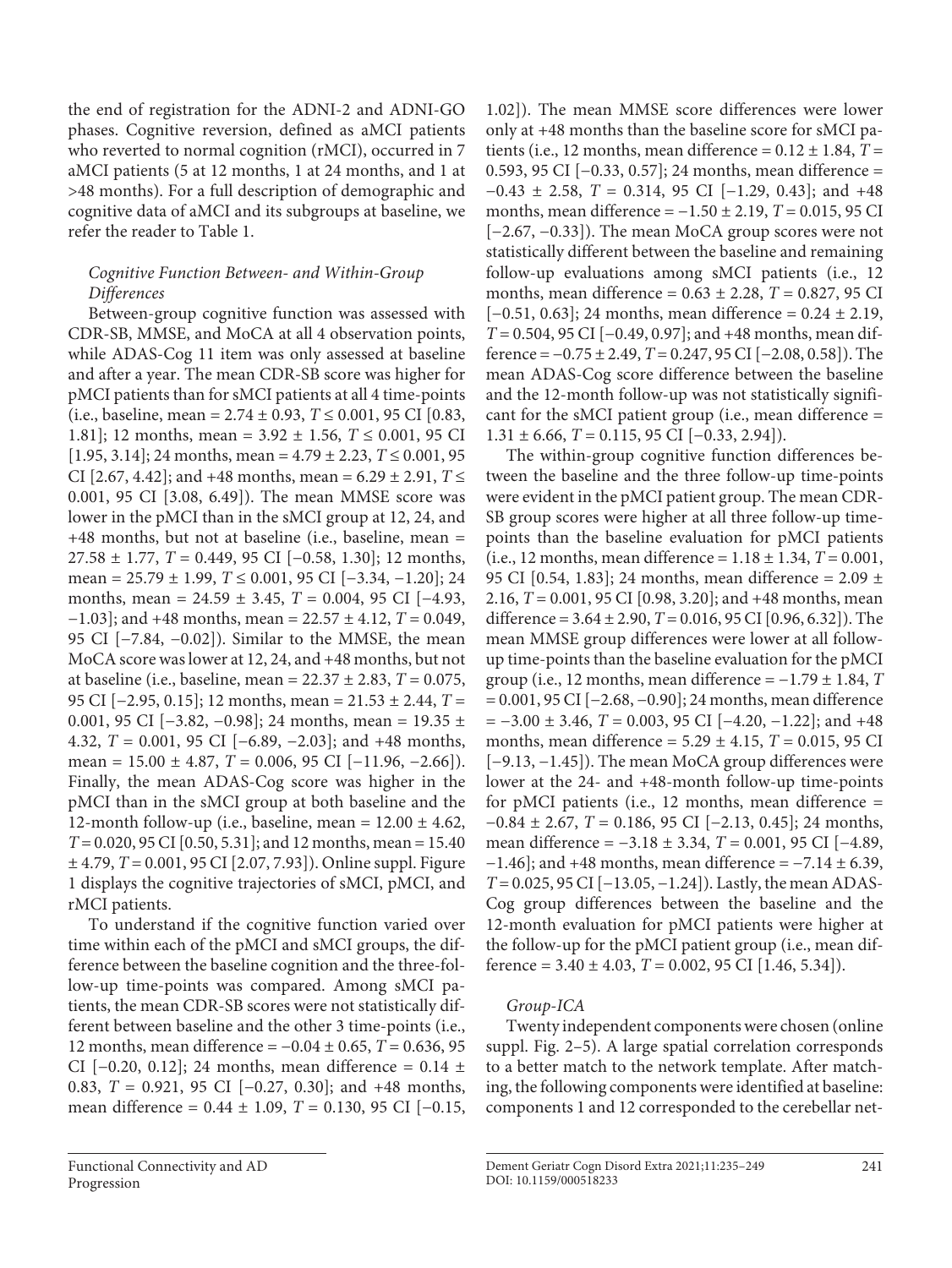

**Fig. 2.** FC analysis differences at baseline. Activation maps are graphical representations of online suppl. Table 2a, b, where hot colors represent greater mean regional activation (i.e., between clusters for the local correlation analysis and between specific region and independent component for between-network FC analysis) in sMCI than in pMCI patients and cold colors represent lower activation group differences (i.e., cold colors reflect the opposite effect, greater mean regional activation in pMCI than in sMCI patients). Subcortical activation is represented in red. Activation values based on *T* values (i.e., activation color bar range −5 to 5). FC, functional connectivity.

work; components 2, 3, 7, and 11 to the DMN; components 4, 6, and 17 to the visual network; component 8 to the salience network (SN); components 9 and 18 to the sensorimotor network; component 10 to the frontoparietal network; component 16 to the dorsal attention network; and component 20 to CSF. Online suppl. Figures 2–5 display the spatial correlation of independent components to the template at baseline, at 12 months, at 24 months, and at ≥48 months, respectively.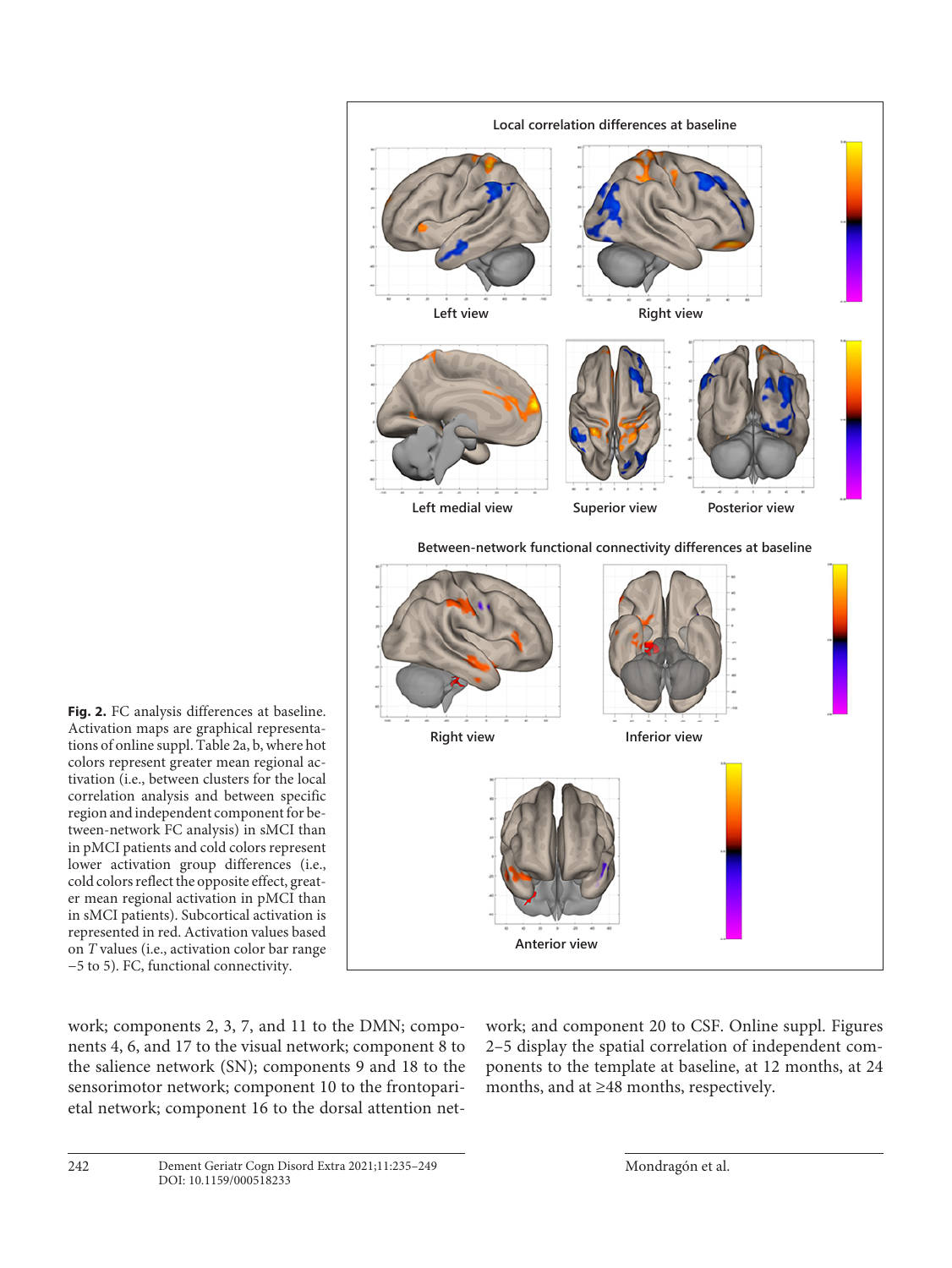

**Fig. 3.** FC analysis differences at baseline + 12 months. Activation maps are graphical representations of online suppl. Table 3a, b, where hot colors represent greater mean regional activation (i.e., between clusters for the local correlation analysis and between specific region and independent component for between-network FC analysis) in sMCI than in pMCI patients and cold colors represent lower activation group differences (i.e., cold colors reflect the opposite effect, greater mean regional activation in pMCI than in sMCI patients). Subcortical activation is represented in red. Activation values based on *T* values (i.e., activation color bar range −5 to 5). FC, functional connectivity.

Group-ICA Between-Group Analysis: sMCI and pMCI

An overview of the local correlation analysis, at baseline, 12 months, 24 months, and >48 months, is presented in online suppl. Tables 2a–5a. Online suppl. Tables 2b–5b provide an overview of the between-network FC at the 4 observational points. Visual representations of brain surface activation maps are depicted in Figures 2–5 for the between-group comparisons between sMCI and pMCI at baseline and 12-, 24-, and >48-month follow-ups, respectively.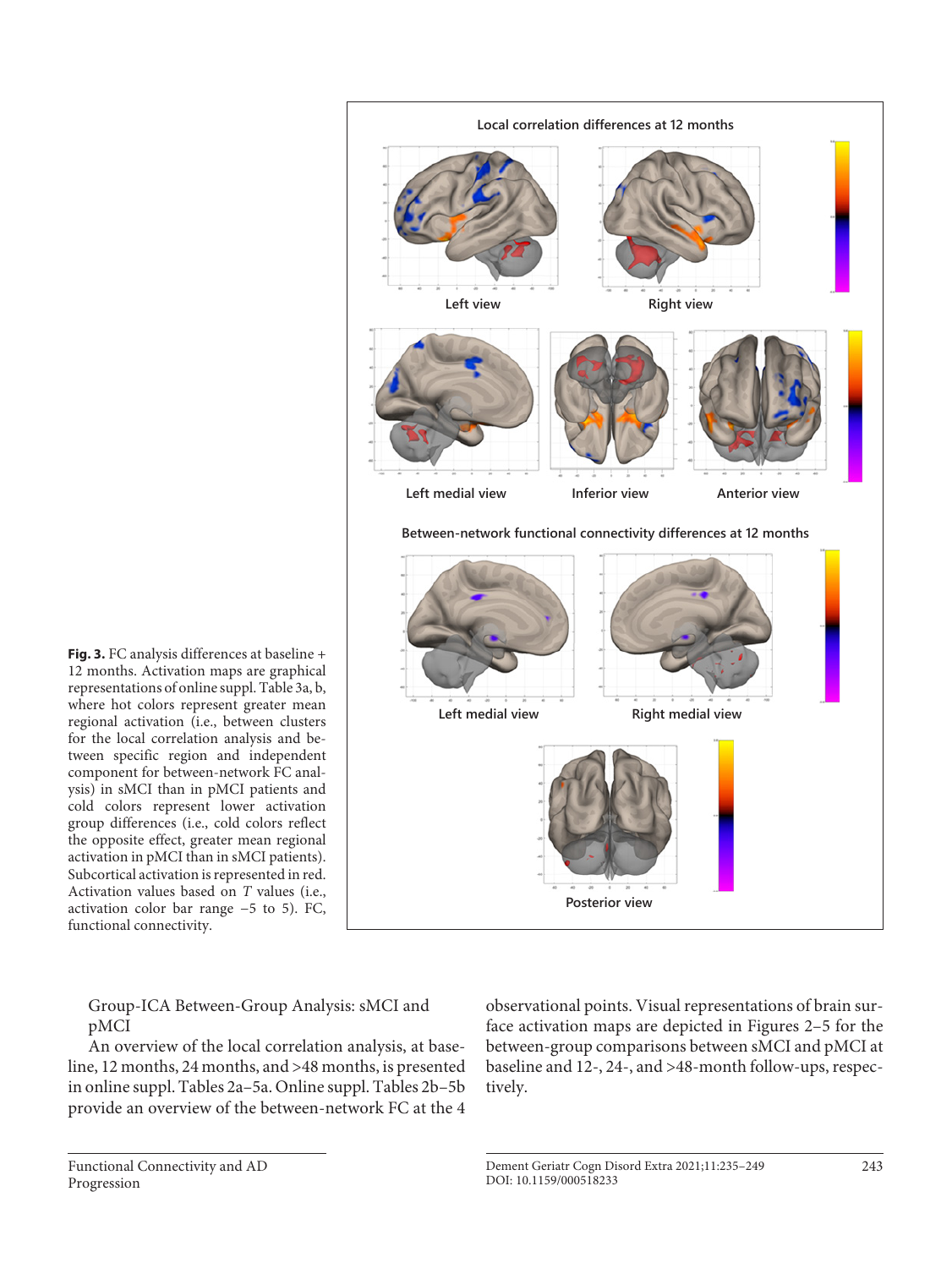

**Fig. 4.** FC analysis differences at baseline + 24 months. Activation maps are graphical representations of online suppl. Table 4a, b, where hot colors represent greater mean regional activation (i.e., between clusters for the local correlation analysis and between specific region and independent component for between-network FC analysis) in sMCI than in pMCI patients and cold colors represent lower activation group differences (i.e., cold colors reflect the opposite effect, greater mean regional activation in pMCI than in sMCI patients). Subcortical activation is represented in red. Activation values based on *T* values (i.e., activation color bar range −5 to 5). FC, functional connectivity.

Local Correlation Analysis

At baseline, sMCI participants had greater local correlation than pMCI patients in the sensorimotor network (*T* = 5.16, p-FDR ≤0.001), the left lateral SN (*T* = 4.95, p-FDR ≤0.001), and the DMN (*T* = 4.35, p-FDR ≤0.001; *T*  $= 3.75$ , p-FDR  $\leq 0.001$ ; here, each *T*-value represents a separate cluster within a particular network). Conversely,

at baseline pMCI patients had greater local correlation than sMCI patients in the visual network ( $T = 6.87$ , p-FDR  $\leq$ 0.001), the right medial portion of the SN (*T* = 5.58, p-FDR ≤0.001), the DMN (*T* = 5.45, p-FDR ≤0.001), and the language network ( $T = 4.86$ , p-FDR  $\leq 0.001$ ; online suppl. Table 2a).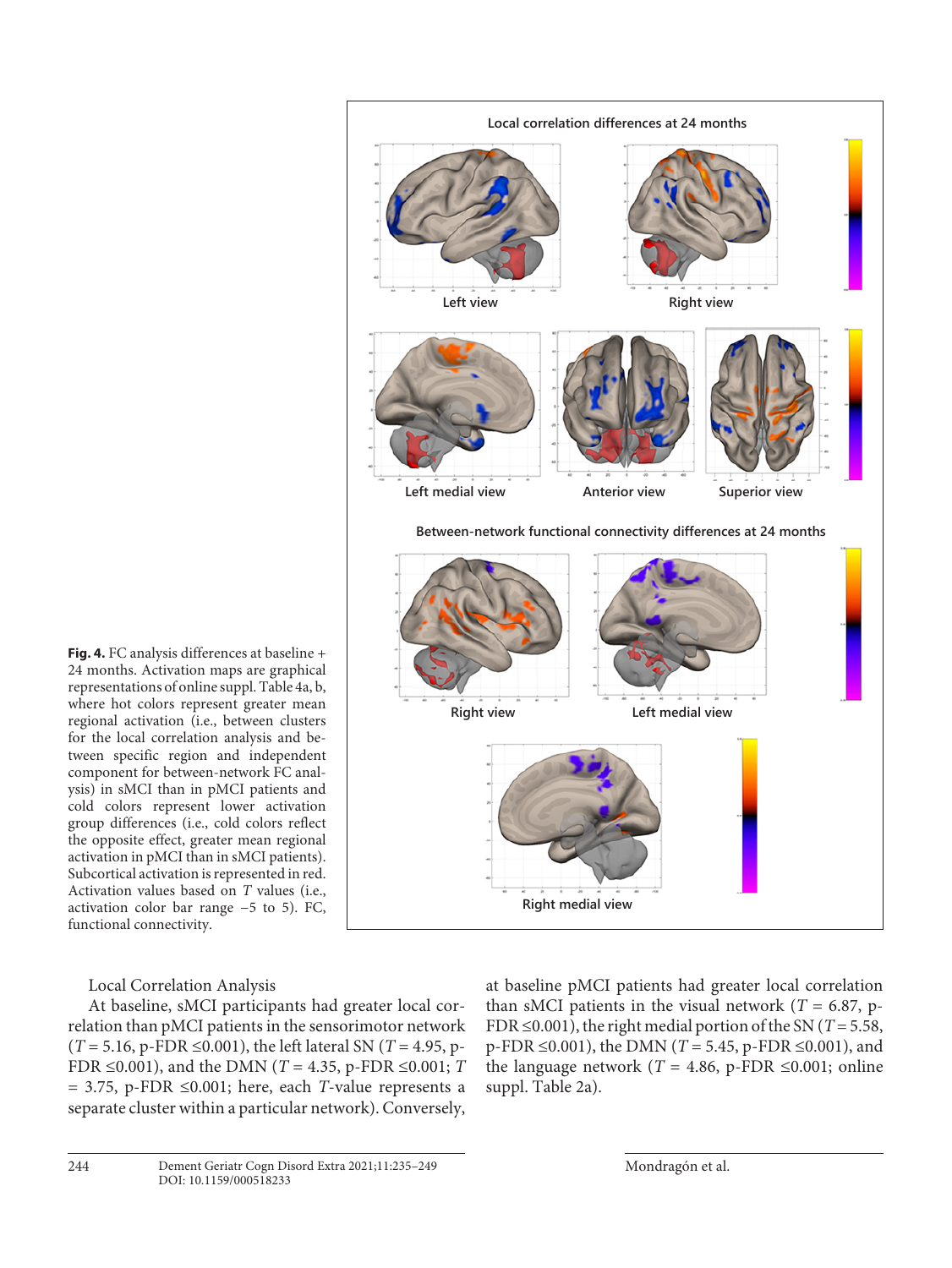

**Fig. 5.** FC analysis differences at baseline + ≥48 months. Activation maps are graphical representations of online suppl. Table 5a, b, where hot colors represent greater mean regional activation (i.e., between clusters for the local correlation analysis and between specific region and independent component for between-network FC analysis) in sMCI than in pMCI patients and cold colors represent lower activation group differences (i.e., cold colors reflect the opposite effect, greater mean regional activation in pMCI than in sMCI patients). Subcortical activation is represented in red. Activation values based on *T* values (i.e., activation color bar range −5 to 5). FC, functional connectivity.

At 12-month follow-up, sMCI participants had greater local correlation than pMCI patients in the cerebellar network (*T* = 4.44, p-FDR ≤0.001; *T* = 4.13, p-FDR ≤0.001), the DMN (*T* = 6.44, p-FDR ≤0.001), and the SN (*T* = 5.92, p-FDR ≤0.001). Conversely, at 12 months pMCI patients had greater local correlation than sMCI patients in the visual network (*T* = 5.22, p-FDR ≤0.001; *T* = 4.30, p-FDR ≤0.001), the sensorimotor network ( $T = 6.08$ , p-FDR ≤0.001; *T* = 5.34, p-FDR ≤0.001), and the SN (*T* = 4.18, p-FDR ≤0.001; online suppl. Table 3a).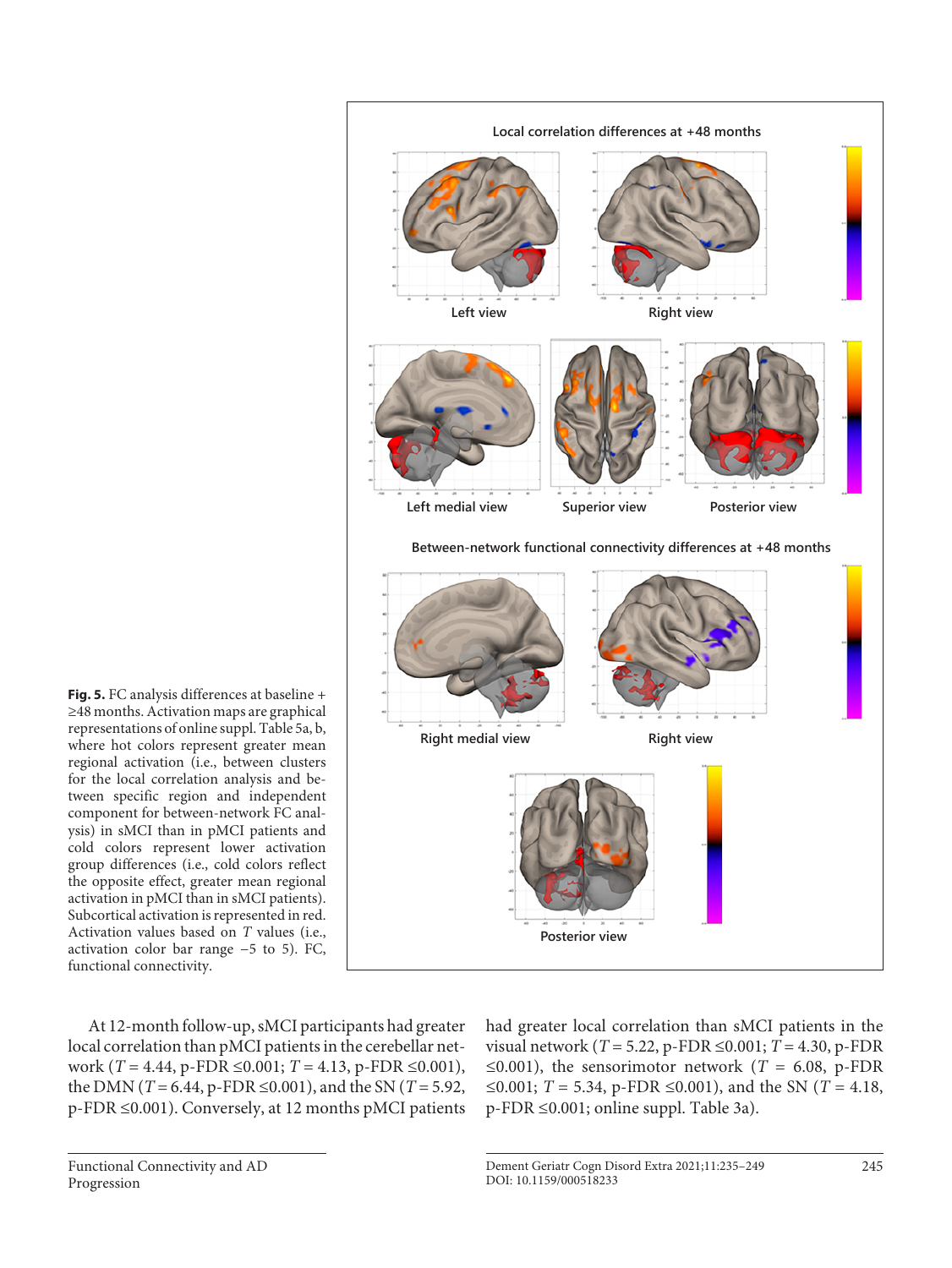At 24 months, sMCI patients had greater local correlation than pMCI patients in the cerebellar network ( $T =$ 5.22, p-FDR  $\leq 0.001$ ) and sensorimotor network (*T* = 4.99, p-FDR ≤0.001). Conversely, in pMCI participants, greater local correlation was observed in the DMN (*T* = 6.03, p-FDR ≤0.001; *T* = 5.11, p-FDR ≤0.001; *T* = 4.88, p-FDR ≤0.001;  $T = 4.21$ , p-FDR ≤0.001), the sensorimotor network (*T* = 5.68, p-FDR ≤0.001; *T* = 4.97, p-FDR ≤0.001), and the SN ( $T = 4.46$ , p-FDR  $\leq 0.001$ ) than in sMCI patients (online suppl. Table 4a).

After 48 months, sMCI patients had greater local correlation than pMCI patients in the sensorimotor network  $(T = 10.32, p\text{-FDR} \leq 0.001; T = 4.68, p\text{-FDR} \leq 0.001; T =$ 4.16, p-FDR ≤0.001). Conversely, pMCI patients had greater local correlation than sMCI patients in the cerebellar network (*T* = 6.15, p-FDR ≤0.001; *T* = 4.70, p-FDR ≤0.001) and the sensorimotor network ( $T = 5.99$ , p-FDR ≤0.001; *T* = 4.35, p-FDR ≤0.001; online suppl. Table 5a).

## Between-Network FC (Group-ICA)

At baseline, sMCI patients had greater between-network FC than pMCI patients between the SN and frontoparietal network ( $T = 3.29$ , p-FDR = 0.006), between the DMN and cerebellar network ( $T = 2.97$ , p-FDR = 0.016;  $T = 2.92$ , p-FDR = 0.0018), and between the DMN and SN  $(T = 2.74, p\text{-FDR} = 0.008)$ . Meanwhile, pMCI patients had greater between-network FC than sMCI patients between the SN and cerebellar network ( $T = 3.64$ , p-FDR = 0.002; *T* = 2.13, p-FDR = 0.048; here, the multiple *T*-values correspond to multiple clusters within the identified component), between the DMN and SN (*T* = 2.65, p-FDR  $= 0.039$ ;  $T = 2.32$ , p-DFR  $= 0.046$ ), and between the DMN and cerebellar network ( $T = 2.22$ , p-FDR = 0.048; online suppl. Table 2b).

At the 12-month follow-up, greater between-network FC was observed in sMCI than in pMCI patients between the DMN and dorsal attention network ( $T = 4.05$ , p-FDR = 0.032), the dorsal attention and cerebellar networks (*T*  $= 3.69$ , p-FDR  $= 0.04$ ), and the DMN and visual network  $(T = 3.6, p\text{-FDR} = 0.025)$ . Vice versa, greater betweennetwork FC was observed in pMCI than in sMCI patients between the DMN and cerebellar network ( $T = 4.24$ , p-FDR = 0.016; *T* = 3.93, p-FDR = 0.049), DMN and SN (*T*  $= 3.98$ , p-FDR  $= 0.041$ ), DMN and sensorimotor network  $(T = 3.39, p\text{-FDR} = 0.037)$ , visual and sensorimotor networks ( $T = 4.09$ , p-FDR = 0.014), and the visual network and SN  $(T = 4.01, p\text{-FDR} = 0.037; \text{online supp.}$  Table 3b).

At 24 months, sMCI patients had greater between-network FC than pMCI patients between the DMN and SN  $(T = 3.24, p\text{-FDR} = 0.009)$  and between the DMN and cerebellar networks ( $T = 2.99$ , p-FDR = 0.006). Furthermore, pMCI patients had greater between-network FC than sMCI patients between the DMN and SN ( $T = 2.01$ , p-FDR = 0.049) and between the language and cerebellar networks  $(T = 2.71, p\text{-FDR} = 0.037; \text{ online suppl. Table}$ 4b).

After 48 months, sMCI patients had greater betweennetwork FC than pMCI patients between the sensorimotor and cerebellar networks ( $T = 3.08$ , p-FDR = 0.018) and between the dorsal attention and salience networks (*T* = 2.85, p-FDR = 0.024). Meanwhile, pMCI patients had greater between-network FC than sMCI patients between the frontoparietal and salience networks ( $T = 3.9$ , p-FDR  $= 0.003$ ), language and salience networks (*T* = 2.64, p- $FDR = 0.047$ , and between the frontoparietal and cerebellar networks ( $T = 2.56$ , p-FDR = 0.028; online suppl. Table 5b).

## **Discussion**

This work assessed functional brain connectivity at baseline, 12 months, 24 months, and >48 months (i.e., long-term) of pMCI and sMCI to further understand the differences associated with progression from aMCI to AD. To the best of our knowledge, this is the first study that compares stable MCI participants to MCI patients who progress to AD as observed over an extended period (i.e., >48 months). Stable MCI patients and MCI patients progressing to AD (pMCI) have, as known but in this population also observed, different cognitive profiles and, as shown here, different FC profiles. The disconnection syndrome hypothesis, which proposes a coordinated activity disruption among different brain regions, could explain these FC differences over time [[30](#page-14-2), [3](#page-14-2)[1\]](#page-14-0). It should be noted that the results reported here assess rs-fMRI data, which provide insight into the size of the effect of between-group differences in FC but not into their relationship with task-based performance. To determine whether the observed changes are related to compensation (i.e., brain reorganization with positive effects on task performance) or dedifferentiation (i.e., brain organization with no or negative effects on task performance), task-based fMRI studies would be necessary [[3](#page-14-2)[2](#page-14-1)]. In our study, the voxel-to-voxel measures (i.e., local correlation and ICA) of rs-fMRI data compare regional activation differences between groups without a priori knowledge and thus provide data-driven insights into brain network dynamics during the resting state.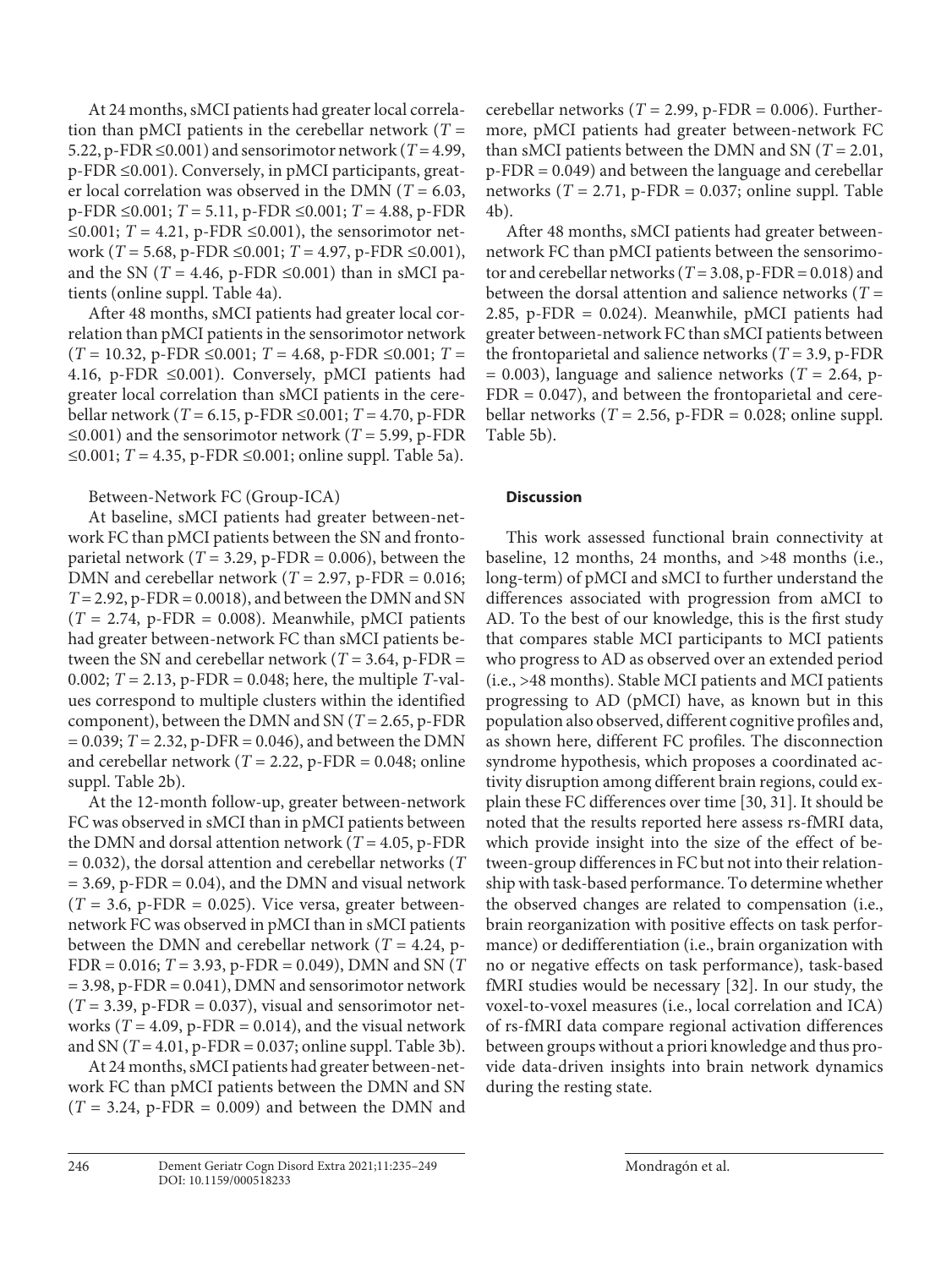Patients with aMCI are not cognitively the same, and pMCI and sMCI patients had different cognitive profiles. Patients who progressed to AD consistently had lower global cognition since pMCI patients had higher CDR-SB at all follow-up time-points; lower MMSE and MoCA at the 12-, 24-, and +48-month follow-ups; and higher ADAS-Cog at the 12-month follow-up than the baseline psychometric evaluation. Regarding within-group changes over time, pMCI patients had markedly different cognitive trajectories compared to sMCI patients. While sMCI patients only had differences between the baseline and long-term MMSE evaluations, the pMCI patients had higher CDR-SB and lower MMSE scores at all follow-up time-points, higher ADAS-Cog at the year follow-up, and lower MoCA scores at the 24- and +48-month follow-ups than the baseline evaluation. As time progressed, the patient cognition deteriorated more in the pMCI group than the baseline evaluation as expected. In this study, aMCI patient progression to AD was consistently associated with a deterioration in global cognition over time.

Over the different time-points, the local correlation appears to be affected in the sensorimotor network throughout the observation period, while in the SN and DMN it appears to be affected during the early observational points (i.e., baseline and at 12 months) only. The predictive value of these findings should be further investigated. In regard to between-network FC, the SN and DMN (i.e., each network had 4 ICs with FC network activation differences) had more ICs with statistically significant between-group differences in FC at baseline, the DMN (i.e., 5 independent components with activation differences) at 12 months, the DMN and SN (i.e., 3 independent components with activation differences) at 24 months, and the SN (i.e., 4 independent components with activation differences) at >48 months. The DMN and SN thus repeatedly showed between-network FC differences between sMCI and pMCI groups across the different observational points and seem to be most affected.

Reduced regional resting-state activity in aMCI patients compared to healthy participants has been found in the posterior cingulate cortex, right angular gyrus, right parahippocampal gyrus, left fusiform gyrus, left supramarginal gyrus, and bilateral middle temporal gyri [\[33\]](#page-14-2). It has been suggested that the topological architecture of the functional connectome in aMCI patients is disrupted and that its integrity is correlated to the patient's memory performance [[1](#page-14-0)[5\]](#page-14-3). The cascading network failure model could serve as an explanation of why the DMN and SN are most affected when comparing sMCI and pMCI patients. The cascading network failure model alludes to the

disconnection effect proliferating to structurally and functionally connected regions, eventually leading to failure of the entire system [\[3](#page-14-2)[4\]](#page-14-8). In AD, the cascading network failure begins in the posterior DMN, causing a connectivity overload (i.e., a process "analogous to cascading failures seen in power grids triggered by local overloads proliferating to downstream nodes eventually leading to widespread power outages, or systems failures"; Jones et al. [[3](#page-14-2)[4](#page-14-8)], p. 547) that precedes a structural and functional decline; in consequence, a transient load-shifting compensatory process is triggered. The shifting of processing burden produces a compensatory sequential increase in connectivity, which propagates in a posterior-ventral to an anterior-dorsal gradient, mirroring the spatiotemporal patterns of histopathological disease progression in AD [\[3](#page-14-2)[4\]](#page-14-8). Previous cross-sectional studies with neuroimage sampling at different time-points that assessed aMCI patients over a 2-year and a 3-year window reported more disruptions and connectivity changes in pMCI than in sMCI patients compared to HC [\[1](#page-14-0)[7,](#page-14-5) [1](#page-14-0)[9](#page-14-7)-2[1\]](#page-14-0). These changes ranged from whole-brain connectivity changes to local FC disruptions [\[1](#page-14-0)[7](#page-14-5), [1](#page-14-0)[9](#page-14-7)]. Considering that the histopathological disease progression has a direct effect on the neuronal network distribution in AD, aMCI and specifically pMCI patients should be associated with topological network architecture with intermediate characteristics between healthy and AD participants. The entorhinal and hippocampal regions, integral parts of the DMN and key structures affected in the onset of AD, have been found to have reduced between-network FC in pMCI patients compared to HC [[2](#page-14-1)0]. Additionally, a gradual and progressive decrease in seed-to-voxel between-network FC in other regions of the DMN was observed in pMCI com-

# *Limitations and Future Perspectives*

pared to sMCI patients [[2](#page-14-1)[1](#page-14-0)].

Common problems in cross-sectional fMRI studies that obtain neuroimages at different time-points are participant dropout and head motion. This study is no exception as only 79 participants had adequate baseline scans, 78 participants had valid 1-year follow-up scans, 51 participants had valid 24-month follow-up scans, and 22 participants had a valid long-term follow-up scan. As the number of participants dwindles, findings become less reliable, thus limiting the number of valid between-group comparisons and the interpretability of these results. Furthermore, more sMCI than pMCI patients were consistently included in the different FC analyses, which is consistent with the yearly progression to AD rate found in the literature (i.e., 10–34%). Another limitation regarding the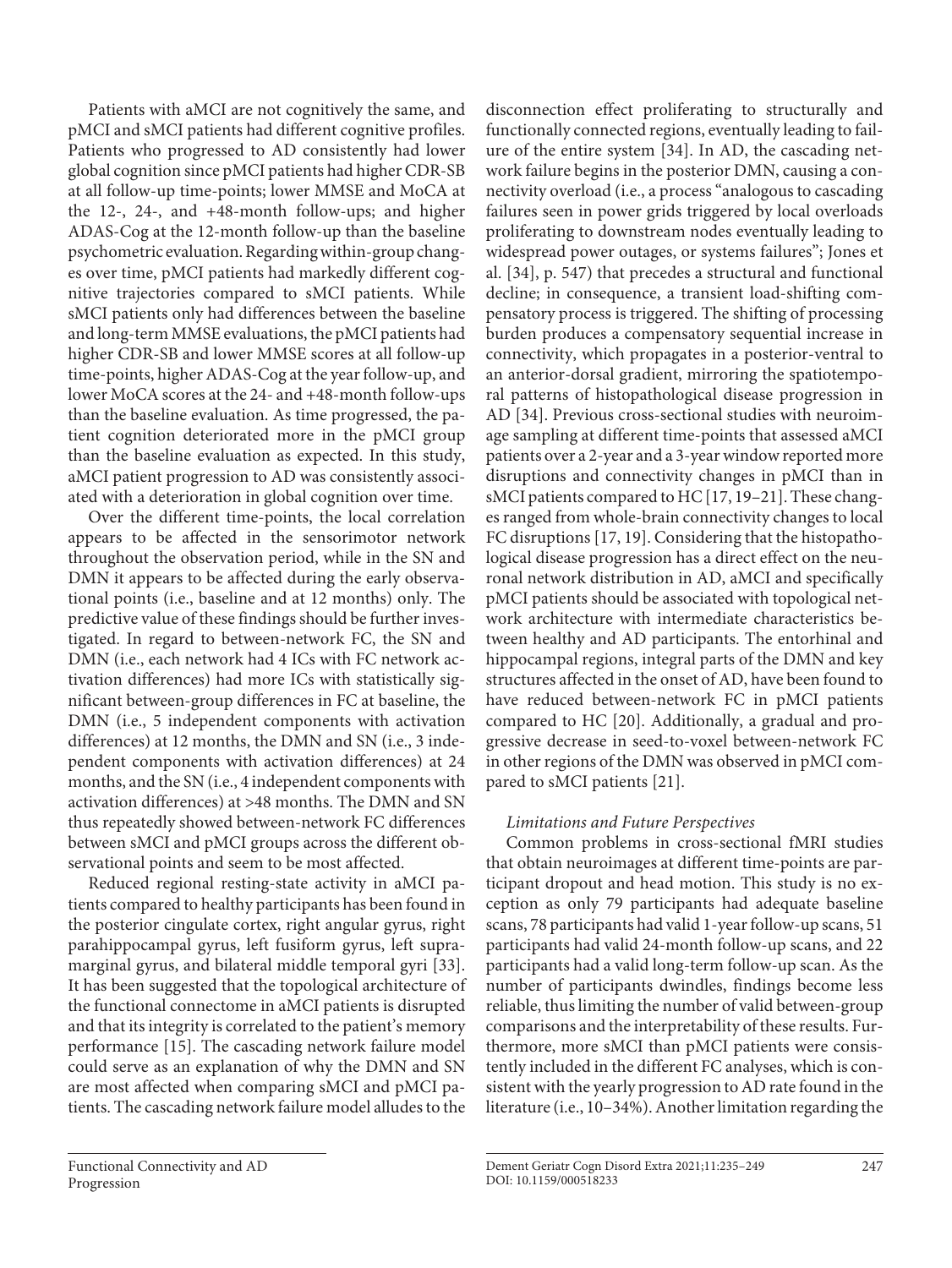long-term interpretation of our findings concerns the variability in the time-point at which the long-term group of patients was assessed (i.e., aMCI: median, 61 months; range, 46–86 months; interquartile range, 48–73). Based on the wide time range for the long-term neuroimaging assessment, cautious interpretation of these results is warranted. The main goal of this study was to monitor disease progression at different observational points. A cross-sectional design study with 4 time-points allowed for between-group comparisons in a +4-year window, which we considered to be a strength for an rs-fMRI paradigm. A longitudinal design assessing within-subject changes throughout time was considered; however, this limited the cohort size with 4 cross-sectional time-points to 22 subjects, thus reducing the statistical power of the study. In addition, we considered that the advantage of performing an rs-fMRI study was the ability to detect between-group differences more adequately than withinsubject changes. To assess longitudinal within-subject changes, we considered that other neuroimaging techniques such as EEG may be more suitable than fMRI studies. The aim of this study was to study the between-group differences between aMCI patients who do and do not progress to AD. ADNI has primarily included and followed up overtime aMCI patients. We considered comparing aMCI patients to cognitively unimpaired participants; however, only 33 healthy controls had a baseline and a 12-month follow-up fMRI, while 7 had a 24-month follow-up, and none a long-term BOLD contrast sequence available. Previous ADNI studies have performed between-group analysis between healthy controls and aMCI patients (i.e., including comparisons to both sMCI and pMCI) and between pMCI and AD patients crosssectionally at baseline and after a 12-month follow-up; hence, we decided not to perform such analyses. Finally, we also report that 7 aMCI patients had cognitive reversion (rMCI). Cognitive reversion is an interesting phenomenon; however, FC analysis using the current sample was not performed due to the small sample size. Future work is needed to assess FC differences between rMCI and both sMCI and pMCI patients, as well as differences between sMCI and pMCI at ≥48 months with larger sample sizes.

# *Conclusion*

sMCI patients and MCI patients progressing to AD exhibit differences in cognitive trajectories, as well as in brain FC. As expected, progression to AD in aMCI patients was consistently associated with a reduced global cognition over time. In this study, we found that more

between-network FC than local correlation differences were present between sMCI and pMCI at different observational points across a period of over 4 years. The DMN and SN repeatedly showed both local correlation and between-network FC differences between the sMCI and pMCI patient groups. Brain network dynamics at rest are different between patients with MCI who progress to dementia and MCI patients who remain cognitively stable; however, more research is necessary to understand the processes that might be involved with FC compensation and loss of network integrity.

## **Statement of Ethics**

We certify that no fraudulent or manipulated data were used, that all reported data and results are authentic and valid, that no content of the submission has been plagiarized, and that the work has not been published before nor is being considered for publication in another journal. This study was approved by the Institutional Review Board of each participating hospital. Abiding by the Declaration of Helsinki, patient anonymity was guaranteed.

## **Conflict of Interest Statement**

This research did not receive any specific grant from funding agencies in the commercial or not-for-profit sectors, and the authors report no conflict of interest.

## **Funding Sources**

This study was supported by CONACyT (Consejo Nacional de Ciencia y Tecnología) Grant #440591 (grant recipient J.D.M., career grant).

## **Author Contributions**

The author listing is complete, and all authors have contributed significantly to the work. Original idea, data acquisition, data analysis, manuscript writing, and manuscript correction were by J.D.M.U. Data extraction, data analysis, and manuscript writing were carried out by R.S.M. Original idea, data analysis, and manuscript correction were done by P.P.D.D. Original idea, data analysis, manuscript writing, and manuscript correction were done by N.M.M.

#### **Data Availability Statement**

The data that support the findings of this study can be available upon request. Raw data are available at http://adni.loni.usc.edu/ data-samples/access-data/.